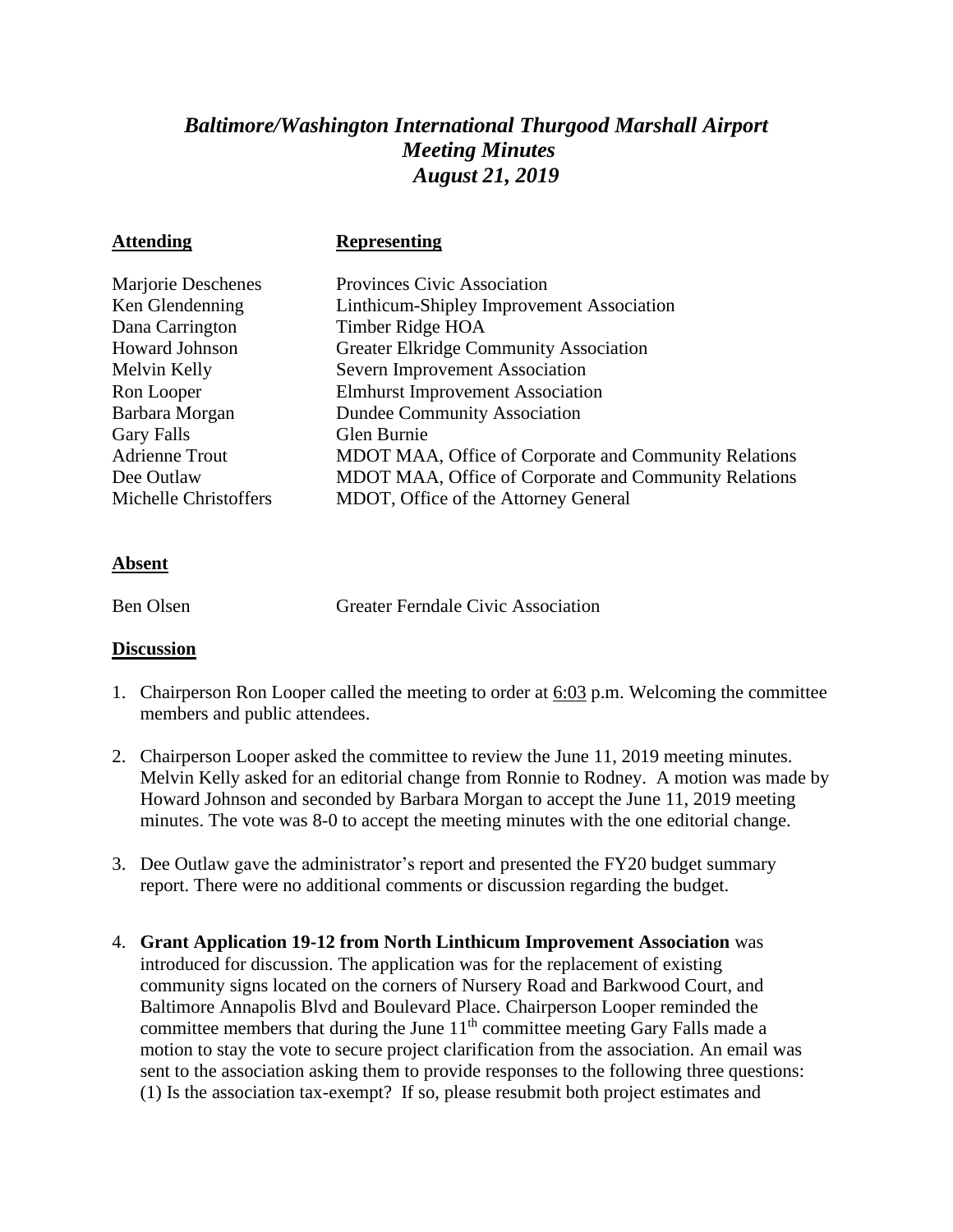remove the tax fees. (2) Please clarify if insurance is needed. The committee members are confused regarding the one-time write insurance language. (3) Will the sign be illuminated? Please give detail information of the proposed project and the desired outcome. The committee members were provided copies of the association's responses. Mr. Scott Spore, President of the North Linthicum Improvement Association, was present at the meeting and provided additional clarification. Melvin Kelly asked if the association submitted financial documentation as they were not in his packet. Mr. Looper confirmed all financial information was sent to the committee members via the CEG portal. Melvin Kelly then made a motion to recommend the grant for approval at the lower amount. Ken Glendenning seconded the motion. By a vote of 8-0, this application was approved for recommendation.

- 5. **Grant Application 20-01 from Sussex Square Condominium Council, Inc.** was introduced for discussion. The application was for the repair and replacement of existing sidewalks in the common walkways in front of 13 buildings that make up Sussex Square. A motion to recommend the application for approval for the lower amount was made by Ken Glendenning and seconded by Gary Falls. Chairperson Looper asked if there was any discussion. By a vote of 8-0, this application was approved for recommendation.
- 6. **Grant Application 20-02 from Olde Mill Condominium, Inc.** was introduced for discussion. The application was for the removal and replacement of an existing sidewalk on Millshire Drive to west of Worthington Road in front of units 522-536. A motion to recommend the application for approval for the lower amount was made by Howard Johnson and seconded by Ken Glendenning. Chairperson Looper asked if there was any discussion. By a vote of 8-0, this application was approved for recommendation.
- 7. **Grant Application 20-03 from Olde Mill Condominium, Inc.** was introduced for discussion. The application was for the removal and replacement of an existing sidewalk on Millshire Drive to west of Worthington Road in front of units 586-600. A motion to recommend the application for approval for the lower amount was made by Ken Glendenning and seconded by Marjorie Deschenes. Chairperson Looper asked if there was any discussion. By a vote of 8-0, this application was approved for recommendation.
- 8. **Grant Application 20-04 from Millrace Property Owners Association** was introduced for discussion. The application was for the replacement of common sidewalks, lead walks and curbs on Paddle Wheel East, Paddle Wheel West, Stone Wheel East and Stone Wheel West. Ken Glendenning made a motion to deny the application for recommendation, Dana Carrington seconded the motion. Chairperson Looper asked if there was any discussion. Ken stated the sidewalks in question do not appear to be community sidewalks but instead is the lead way to an individual's home. Dana Carrington stated she conducted a site visit and the sidewalks did not appear that they need to be replaced. The committee members also noted that the estimates were not comparable as there are significant differences between the two estimates that were provided. Ken Glendenning amended his motion to deny the application stating the application is unclear and insufficient as presented. By a vote of 4-3 the application was not approved for recommendation. Ron Looper abstained from voting.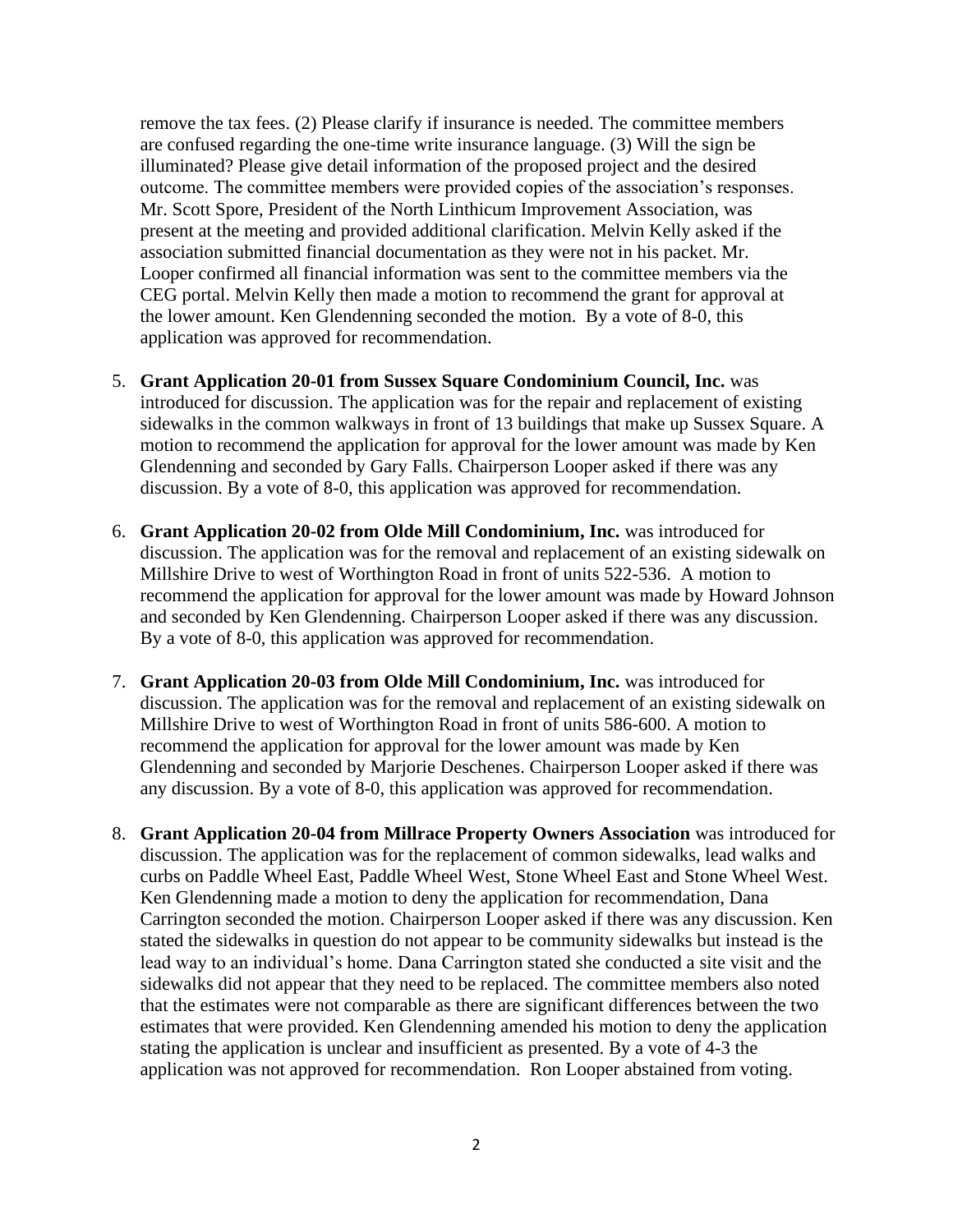- 9. **Grant Application 20-05 from Shipley's Crossing Homeowners Association** was introduced for discussion. The application was for asphalt crack sealing of roadways on Galliot Drive, Caracle Court, Shallop Court and Wherry Court. A motion to recommend the application for approval for the lower amount was made by Melvin Kelly and seconded by Dana Carrington. Chairperson Looper asked if there was any discussion. Ken Glendenning questioned if the pictures showed a need for the work. By a vote of 7-0, this application was approved for recommendation. Ken Glendenning abstained from the vote.
- 10. **Grant Application 20-06 from Shipley's Crossing Homeowners Association** was introduced for discussion. The application was for resealing the parking lot at Community Clubhouse. A motion to deny the application for approval was made by Ken Glendenning and seconded by Melvin Kelly. Chairperson Looper asked if there was any discussion. Ken Glendenning stated this a private community and from the photographs submitted as part of the application, the parking lot appears to be in great shape. By a vote of 7-0, this application was denied for recommendation. Melvin Kelly abstained from voting.
- 11. **Grant Application 20-07 from Shipley's Crossing Homeowners Association** was introduced for discussion. The application was for the installation of drains on a community walkway to prevent water from pooling and improve the safety of the walkways. A motion to deny the application for approval was made by Ken Glendenning and seconded by Dana Carrington. Chairperson Looper asked if there was any discussion. Ken Glendenning stated the area in question was not a public pathway. Michelle Christoffers stated, the statute does not require an area connect to a public throughway, but instead states the project should address transportation issues that impact the livability in the community. The committee discussed how this project impacts livability in the community. Ken Glendenning withdrew his motion and then made a motion to recommend the application for approval at the lower amount. Howard Johnson seconded the motion, by a vote of 8-0, this application was approved for recommendation.
- 12. **Grant Application 20-08 from Quail Run Community Association** was introduced for discussion. The application was for a new entrance sign at the corner of Severn Road and Severn Tree Blvd. A motion to recommend the application for approval for the lower amount was made by Ken Glendenning and seconded by Marjorie Deschenes. Chairperson Looper asked there was any discussion. Michelle Christoffers stated the application did not contain a Certificate of Good Standing from the Maryland Department of Assessments and Taxation (SDAT). Ken Glendenning amended his motion to recommend this application be approved for the lower amount subject to the association providing a valid copy of a Certificate of Good Standing from SDAT. By a vote of 7-0, this application was approved for recommendation. Dana Carrington abstained.
- 13. **Grant Application 20-09 from Belmont Station Community** was introduced for discussion. The application was for the removal and replacement of existing sidewalks, curbs and gutters in areas throughout the community. A motion to recommend the application for approval at the lower amount was made by Ken Glendenning. Melvin Kelly opposed the motion stating the application as submitted was not clear. Upon further review Ken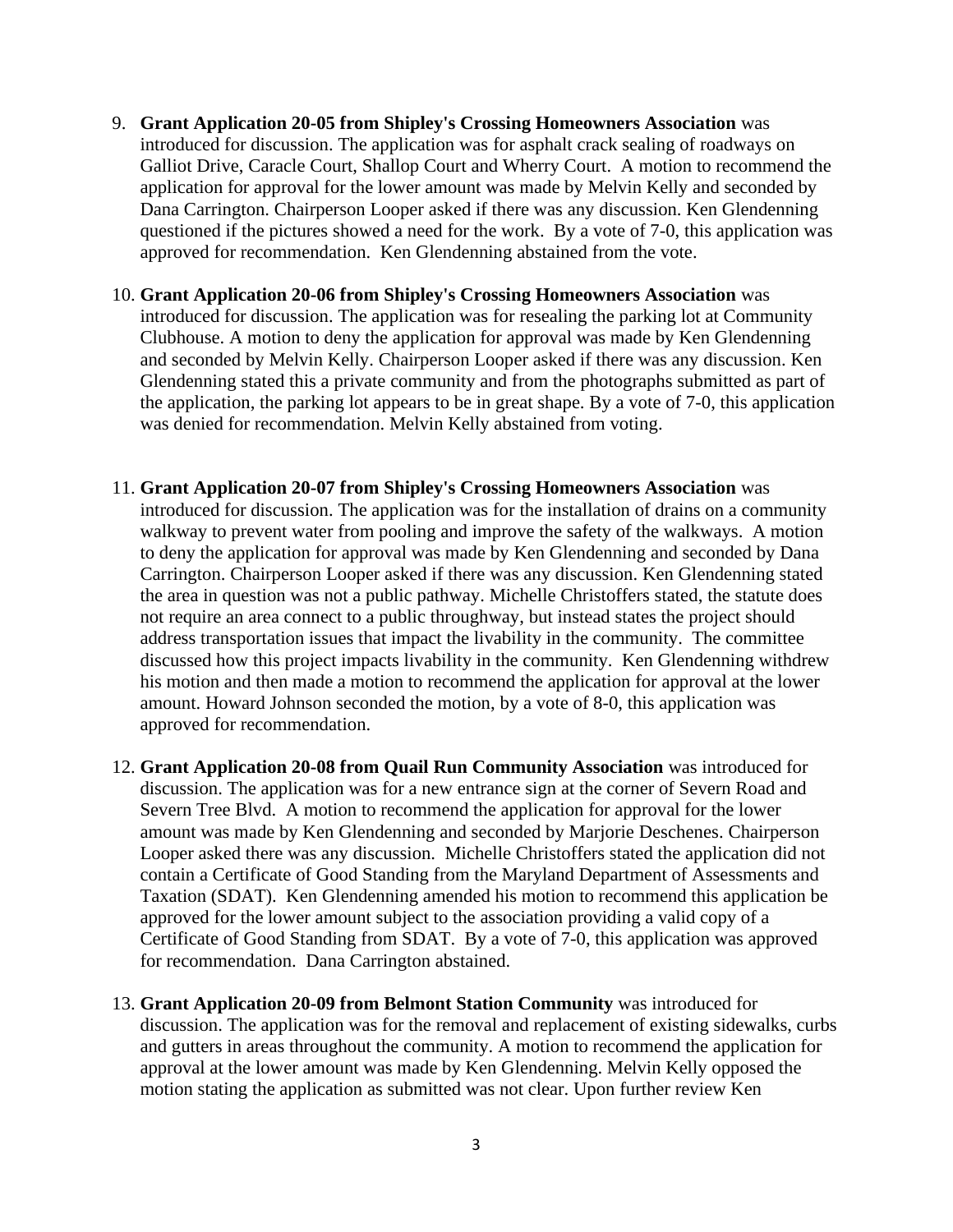Glendenning agreed and amended his motion to deny the application for recommendation. Melvin Kelly second the amended motion. By a vote of 8-0, this application was not approved for recommendation.

- 14. **Grant Application 20-10 from Linthicum Elementary School** was introduced for discussion. The application was for replacement of a school sign that is located on the corner of Camp Meade Road and School Lane. A motion to deny the application for approval was made by Barbara Morgan and seconded by Melvin Kelly. Chairperson Looper asked if there was any discussion. Ken Glendenning questioned why the committee would consider grants for county owned properties. Michelle Christoffers stated the committee previously discussed clarifying the policy and application language to identify community associations or community organizations as eligible for applying for a grant. The committee discussed how a school's parent teacher association (PTA) meets the program requirements and if a county owned school sign impacts livability in the community. By a vote of 8-0, this application was not approved for recommendation.
- 15. **Grant Application 20-11 from Elvaton Town Condominium** was introduced for discussion. The application was for the repair of existing sidewalks and stairs throughout the community. A motion to deny the application was made by Ken Glendenning and seconded by Gary Falls. Chairperson Looper asked if there was any discussion. Ken Glendenning stated the project estimates were not comparable and differed significantly. Barbara Morgan stated the project proposal and estimates are not clear and very confusing. Ken Glendenning amended his motion to stay the vote on this application for additional clarification. The amended motion was seconded by Melvin Kelly. The committee requested the committee provide two detailed comparable project estimates be submitted to the committee for review and consideration prior to the next meeting. By a vote of 8-0, the final vote on this application was stayed until the next committee meeting.
- 16. Chairperson Ron Looper asked if there was any Old Business. There were no additional comments or discussion regarding any Old Business: Dana Carrington stated she was still experiencing technical difficulty navigating the online State Ethics training. Dee Outlaw stated after the June  $11<sup>th</sup>$  committee meeting, she sent an email to all of the committee members that according to the State Ethics Commission all CEG members have successfully completed the required ethics training and no further action is required at this time.

Chairperson Ron Looper asked if there was any New Business. Chairperson Looper asked that the application packets be sent to the committee member as soon as possible. In preparation of this meeting many of the committee members did not have ample time to conduct site visits to the communities requesting grant funds. He also recommended that the Community Enhancement Program website be updated to clarify who is eligible to apply for grants. Dee Outlaw and Adrienne Trout said they will review the website and application language.

Adrienne Trout, reported to the committee, her office has received several nomination letters from various legislators to fill committee vacancies. She also explained the nomination process, that the Secretary of the Maryland Department of Transportation is the appointing authority and will notify the legislator, nominee and MDOT MAA once an appointment letter is sent.